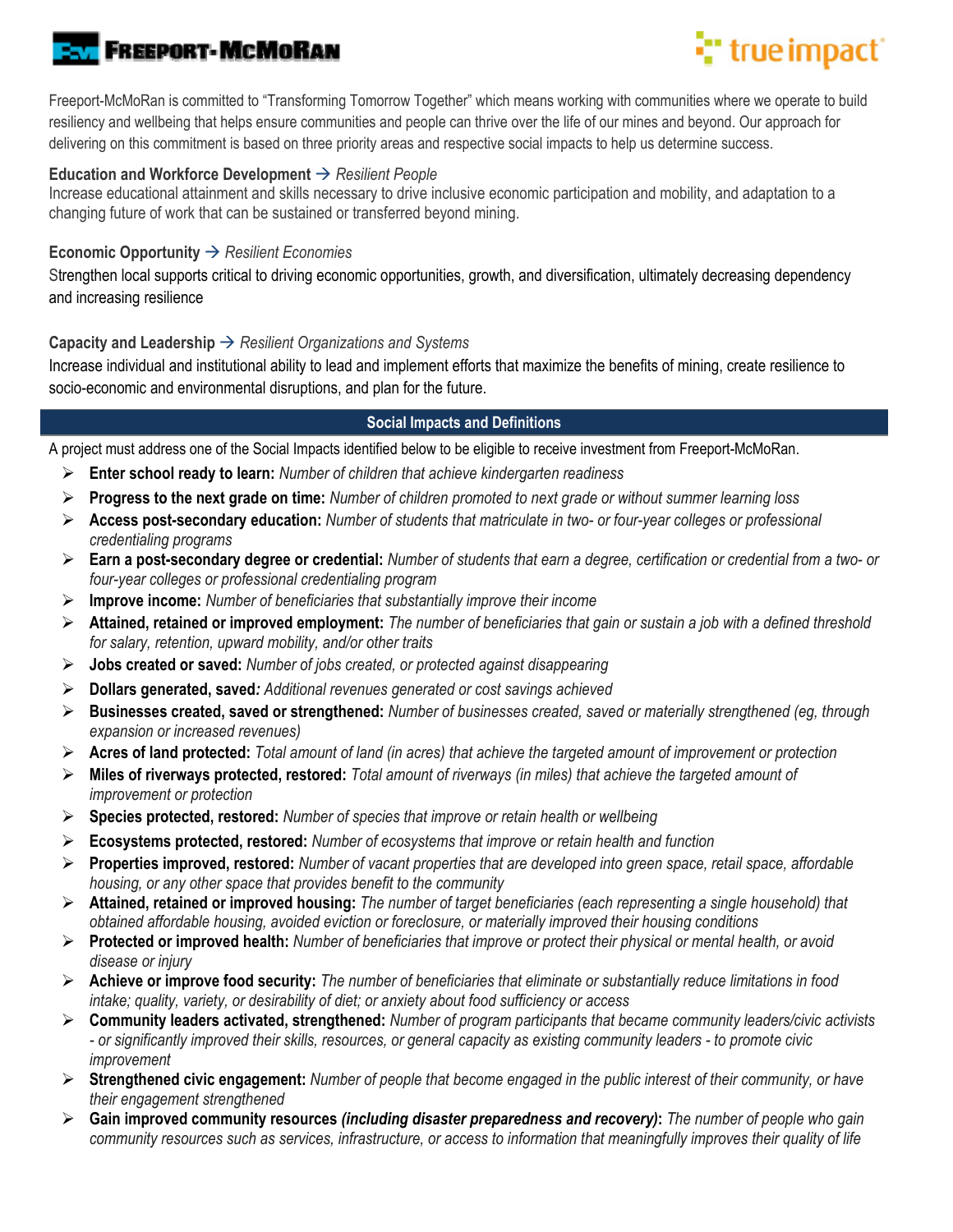

# **:"** true impact

Below you will find each social impact, the definition of the impact, successful examples of how to demonstrate that programming achieves the impact and how that will be measured. Be sure to reference these when completing the Priority Impact Measurement Details question in your application

**Enter school ready to learn:** *Number of children that achieve kindergarten readiness*

- $\triangleright$  We expect 23 students to enter school ready to learn. Entering school ready to learn is tracked by mastery of skills from the 5 domains of New Mexico Early Learning Guidelines as appropriate for their age levels.
	- *Measurement*: We plan to directly measure the mastery of skills through the New Mexico Early Learning Guidelines assessment tool. Our teachers will conduct an assessment every 6 months.

 *(Based on Community Partnership for Children, Families As First Teachers Program)* 

**Progress to the next grade on time:** *Number of children promoted to next grade or without summer learning loss* 

- We expect 32 scholars to enter the next grade at the same level of math comprehension that they completed the school year by providing four workshops (12 hours) over the summer.
	- *Measurement*: Student math comprehension will be measured by a Galileo assessment at the start and end of the workshops.

**Access post-secondary education:** *Number of students that matriculate in two- or four-year colleges or professional credentialing programs, within defined parameters as relevant* 

- $\geq$  28 women will access post-secondary education through the delivery of academic support services alongside weekly leadership development classes, civic engagement projects and a highly coveted paid summer internship.
	- *Measurement*: Success will be defined as the number of students who enrolled in college courses during the fall of each academic year. *(Based on Neighborhood Ministries, Emerging Leaders)*

**Earn a post-secondary degree or credential** *Number of students that earn a degree, certification, or credential from a from two- or four-year colleges or professional credentialing program, within defined parameters as relevant* 

- $\triangleright$  We expect 1,559 (or 83%) of all Earn to Learn students to graduate within 6 years. The students to be served are Pell eligible. As a point of comparison, the national 6-year graduation rate for the Pell eligible target population is less than 40%.
	- *Measurement*: We plan to directly measure the number of students who graduate within 6 years through our own tracking and follow up process coordinated by our Program Director.

 *(Based on Earn to Learn)* 

**Improve income:** *Number of beneficiaries that substantially improve their income.*

- $\triangleright$  We expect 32 people to improve their income to at least 80% of the local median income. Last year, 86.36% reported improving the revenue of the business (19). 56.52% reported improving their personal income, the amount they pay themselves (13).
	- *Measurement*: We will measure this outcome through a survey of all four cohorts to measure long term program impact.

 *(Based on Thunderbird School of Global Management, Project Dream Catcher)*

**Attained, retained or improved employment:** *The number of beneficiaries that gain or sustain a job with a defined threshold for salary, retention, upward mobility, and/or other traits.*

- $\triangleright$  Based on other program evaluation results, we expect 120 people (80% of workforce training program graduates) will be placed in full time employment within 60 days of program completion.
	- *Measurement*: Our Impact Specialist will be responsible for tracking employment information 60 days after a participant's program completion and documenting it in Apricot.

 *(Based on Fresh Start Women's Foundation, Fresh Start Impact Program)* 

**Jobs created or saved:** *Number of jobs created, or protected against disappearing, as a result of the program.*

- $\triangleright$  Based on past outcomes, we expect to create 5 new jobs per business equaling 30 new jobs. These positions will be a combination of higher wage, technical positions, requiring technical skill set and entry to semi-skilled positions.
	- *Measurement*: Six months post programming we will inquire with businesses on number of higher wage/increased skilled jobs created.

**Dollars generated, saved:** *Dollars generated, saved: Additional revenues generated or cost savings achieved as a result of this program.*

- We expect to save our community over \$1M by supporting 2,000 clients to stay in their homes, safely, remaining healthier, with financial stability, greatly saving society dollars in their care. HUD defines that it is a \$522.00/year per person savings to society for a senior to stay in their home.
	- *Measurement*: Based on HUD's definition of savings per person who stay in their home, we will track each client who stays in their home at six month, one year and two years to determine the total cost savings.

 *(Based on Valley Assistance Services Purposefully Built: A Capital Improvement Program)*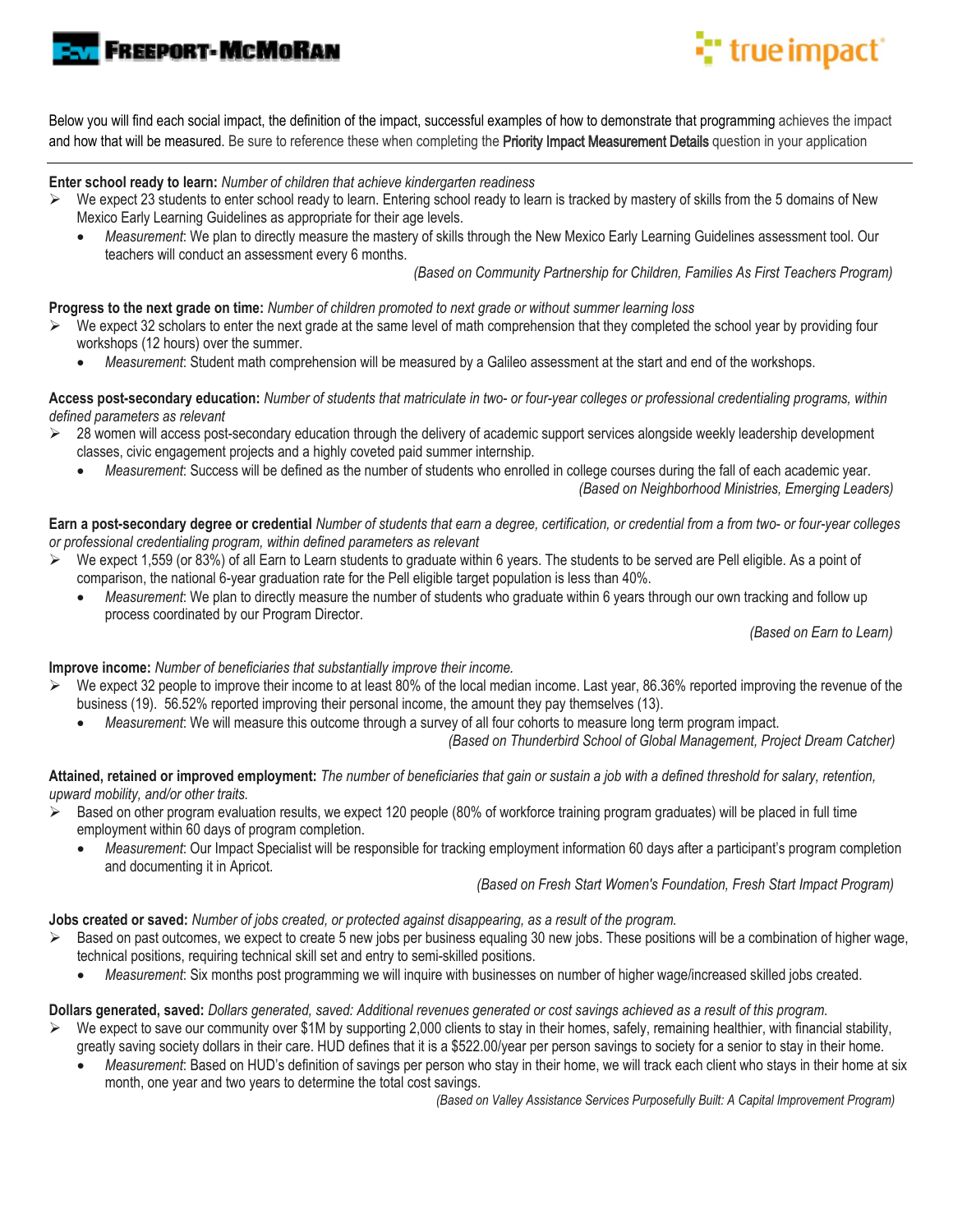



**Businesses created, saved or strengthened:** Number of businesses created, saved, or materially strengthened (e.g., through expansion or increased revenues)

- $\triangleright$  We expect to strengthen 32 businesses by the end of this program period.
	- *Measurement*: To be considered "strengthened" businesses will need to demonstrate that their business is making a profit after one year of participation in the program and/or have demonstrated an increase in revenue during that same period.

 *(Based on Ciudad Nueva Small Business Incubator Program)*

**Acres of land protected:** *Total amount of land (in acres) that achieve the targeted amount of improvement or protection as a result of this program* We will implement best practices to thin 50K acres of forests in Northern Arizona's 2M acres of Ponderosa Pine Forest.

 *Measurement*: As forest acres are treated, data is transmitted in real time from TNC developed technology in contractors' harvesters to USFS, mapping progress of acres thinned toward scale. We will ensure 50K acres are thinned by program end  $\gg$ 

*(Based on The Nature Conservancy, Future Forests - Power of Nature Campaign: Healthy Forests, Healthy Watersheds)* 

#### **Miles of riverways protected, restored:** *Total amount of riverways (in miles) that achieve the targeted amount of improvement or protection as a result of this program*

- The Stony-Brook Millstone Watershed is 265 square miles, covering 26 towns in parts of 5 counties. We monitor the water quality in these regions through scientific testing and identify problems and propose solutions. All of the waterways benefit from our advocacy, science and educational programs that teach and inform people about why caring for our waterways and land is so important.
	- *Measurement*: We will measure the protection of the river in our community by establishing sampling stations to monitor water quality in the receiving waters and to help assess the impact of the treated effluent on water quality. Sampling will be carried out twice weekly, for BOD, NH3-N, TDS and fecal coliforms. Dissolved oxygen levels and coliform bacteria will also be monitored. *(Based on the Jenny-Ann Kreshner Watershed Sponsorship and Restoration Project*

#### **Species protected, restored:** *Number of species that improve or retain health or wellbeing as a result of this program.*

- $\triangleright$  Geneticists recommend that bison conservation herds consist of at least 1,000 bison to contribute to the long term genetic health of the species. Wolakota Buffalo Range will support approx. 800 bison by March 2023 and over 1,000 bison by summer 2024
	- *Measurement* Plans: Bison on the Wolakota Buffalo Range can be counted directly upon their arrival and calves can be counted as they are born on the range. Once the herd reaches 1,000 bison this will be considered a milestone for bison conservation in North America. *(Based on World Wildlife Fund Establishing the Wolakata Buffalo Range Project)*

#### **Ecosystems protected, restored:** *Number of ecosystems that improve or retain health and function as a result of this program.*

- We expect to protect 25 ecosystems through our watershed efforts. Efforts to protect the watershed will lead to healthier habitats for wildlife. The Watershed reserve is 950 acres of protected forest, meadows and fields. We also work with other land protection organizations such as the Conservation Foundation to preserve additional acreage.
	- *Measurement* Plans: We will estimate the number of ecosystems protected by drawing on existing research about the connection between watershed protection and environmental outcomes: https://www.epa.gov/hwp/benefits-healthy-watersheds#ecosystem

 *(Based on The Jenny-Ann Kreshner Watershed Sponsorship and Restoration Project)* 

**Properties Improved, Restored:** Number of vacant properties that are developed into green space, retail space, affordable housing, or any other space that provides benefit to the community

- $\triangleright$  We expect to redevelop 15 properties by the end of this project. These properties will be identified as blighted/vacant, inspected by an engineer and then either fully restored or removed. By restoring or removing the blight we will dramatically improve the downtown environment.
	- *Measurement*: We will track the number of vacant properties improved directly through our on-site project manager. Pictures and site maps available upon request.

 *(Based on Town of Clifton, Clifton Beautification Program- Abatement Program)*

**Attained, retained or improved housing:** *The number of target beneficiaries (each representing a single household) that obtained affordable housing, avoided eviction or foreclosure, or materially improved their housing conditions.* 

- We expect to support 25 people to improve their housing. We will count a person as having "improved housing" if they have access to affordable housing while staying at Jane's Place and successfully develop a housing plan to help them secure stable housing after moving out.
	- *Measurement*: We measure the number of people who stay at Jane's Place and directly support the development of their housing plans. Therefore, we will be directly measuring our final outcomes.

 *(Based on Chaffee County Community Foundation Jane's Place)*

**Protected or improved health:** *Number of beneficiaries that improve or protect their physical or mental health, or avoid disease or injury*

We expect to support the improved health of 4,000 people by providing them with high quality CT scans with improved scanner technology. *Measurement*: We will improve the medical diagnosis evaluation for each patient by 100% as they will receive detailed scans upon initial evaluation. *(Based on St. Vincent Hospital Foundation, New CT Scanner)*